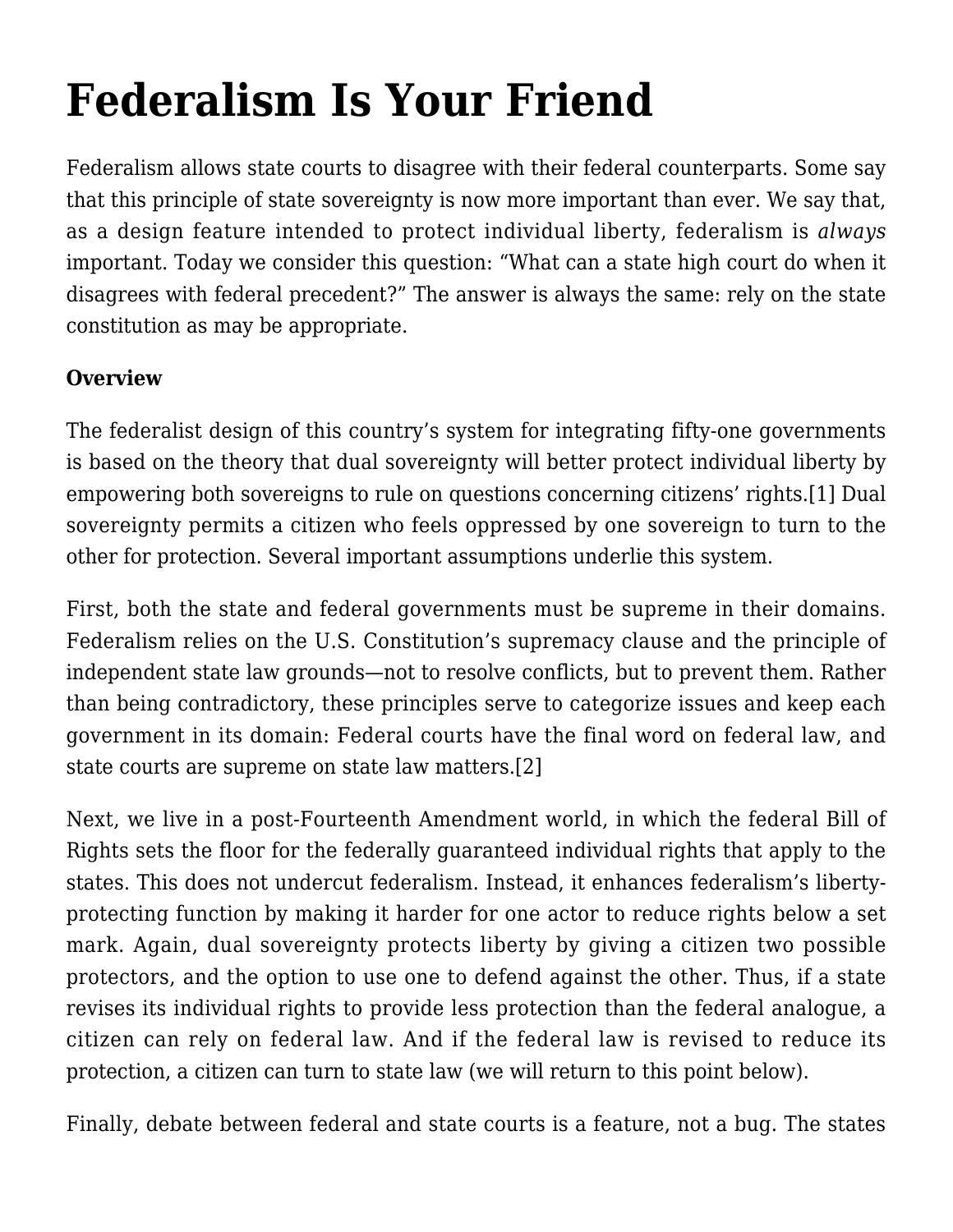are the laboratories of democracy.[\[3\]](#page-5-2) Here that truism manifests itself in the way the state and federal courts interact to develop the law: They engage in an ongoing conversation, consistent with this country's common law tradition. No serious student of the law would fall victim to the gross canard that the nation's judicial system is a vertical hierarchy, with the U.S. Supreme Court at the apex dictating to state courts. Instead, the law advances through the back-and-forth interplay between the state and federal courts, in which reasonable minds can differ on the just resolution of weighty issues. If it is true that hard cases make bad law, it is equally true that the hardest issues are least likely to present an obvious best answer. So it should be no surprise that thorny questions result in divergent answers from state and federal courts. That is the path of the law. And that discussion only happens because state high courts have the power to diverge from the U.S. Supreme Court when interpreting constitutional provisions.

### **State High Courts Are the Final Arbiters of Their State Constitutions**

The California Supreme Court is the ultimate authority on California's constitution. *[Sands v. Morongo Unified Sch. Dist.](https://scholar.google.com/scholar_case?case=14992665772597593310&hl=en&as_sdt=6&as_vis=1&oi=scholarr)* [\(1991\)](https://scholar.google.com/scholar_case?case=14992665772597593310&hl=en&as_sdt=6&as_vis=1&oi=scholarr) at 902–03. The U.S. Supreme Court has long recognized that it "is fundamental that state courts be left free and unfettered by us in interpreting their state constitutions." *[Minnesota v. Nat'l Tea Co.](https://www.law.cornell.edu/supremecourt/text/309/551)* [\(1940\)](https://www.law.cornell.edu/supremecourt/text/309/551) at 557. "[A] state court is entirely free to read its own State's constitution more broadly than this Court reads the Federal Constitution, or to reject the mode of analysis used by this Court in favor of a different analysis of its corresponding constitutional guarantee." *[City of Mesquite v. Aladdin's Castle](https://scholar.google.com/scholar_case?case=3104185993082864262&hl=en&as_sdt=6&as_vis=1&oi=scholarr)* [\(1982\)](https://scholar.google.com/scholar_case?case=3104185993082864262&hl=en&as_sdt=6&as_vis=1&oi=scholarr) at 293.

There are good reasons for this rule. Most importantly, it is an incident of a state's sovereignty. State high courts grapple regularly with interpreting their state constitutions; the U.S. Supreme Court does not. And it is absurd to expect the U.S. Supreme Court to manage fifty-one bodies of law. Reserving custody over a state's constitution to its state high court is obvious given the states' police power and the policymaking duty of state high courts to develop the common law.

For a state high court to have the final word on interpreting its own constitution, federal courts cannot review those rulings. And that is the rule: The U.S. Supreme Court follows the long-standing principle that it "will not review judgments of state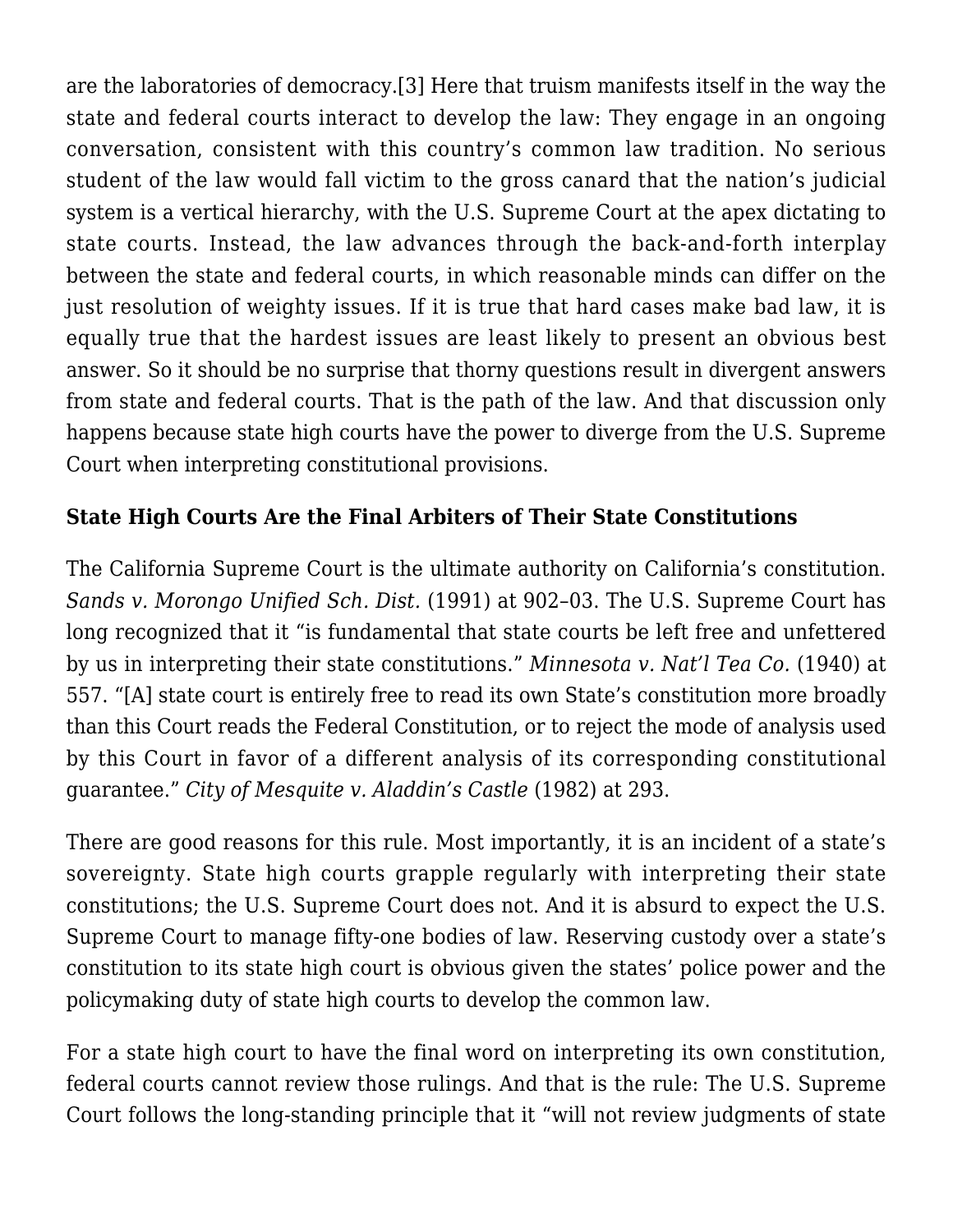courts that rest on adequate and independent state grounds." *[Michigan v. Long](https://scholar.google.com/scholar_case?case=4292797909531857390&hl=en&as_sdt=6&as_vis=1&oi=scholarr)* [\(1983\)](https://scholar.google.com/scholar_case?case=4292797909531857390&hl=en&as_sdt=6&as_vis=1&oi=scholarr) at 1041. To employ this doctrine, a state high court need only explicitly state that its decision relies on a state constitutional provision independent of federal law, which is adequate to support the judgment on its own. The U.S. Supreme Court then lacks jurisdiction to review the case.[\[4\]](#page-6-0)

## <span id="page-2-0"></span>**How Does Federalism Affect Individual Liberty in California Today?**

Here we return to the point made above regarding a citizen's options when one sovereign curtails the individual rights it formerly guarded. Some recent media coverage has expressed concern about possible changes in federal law, and there has been speculation about California's options for protecting the degree of liberty its citizens currently enjoy. One fringe theory even posits that California might secede.[\[5\]](#page-6-1)

<span id="page-2-1"></span>Students of history will see a pattern repeating here. In the past 241 years, the status of each sovereign as the chief protector of individual liberty has cycled back and forth, as state and federal power has waxed and waned relative to each other. Indeed, the debate over protecting states' rights versus a nationalist federal power precedes the nation's founding. At first the states were ascendant, with a weak federal government under the Articles of Confederation. When that proved unworkable, a stronger federal government providing explicit protections for individual rights emerged as a compromise under the federal constitution of 1789. Yet the federal Bill of Rights originally did not apply to the states, which were then the principal guardians of individual liberty. During the Civil War (which in part was a battle over federalism) a group of states claimed that secession was justified by grievous federal overreach. Despite a victory for the federal government in that conflict, the states largely held the field on individual liberty for the next 100 years. To be sure, in that time some states were particularly poor guardians of personal rights, but that only illustrates the main point: the recourse in those situations was to turn to the other sovereign for aid, culminating in most of the Bill of Rights being applied to the states[.\[6\]](#page-6-2)

<span id="page-2-2"></span>What is a Californian to do today if facing a reduction of liberty by one government? Simple: rely on federalism and call on the other sovereign. This is only possible if the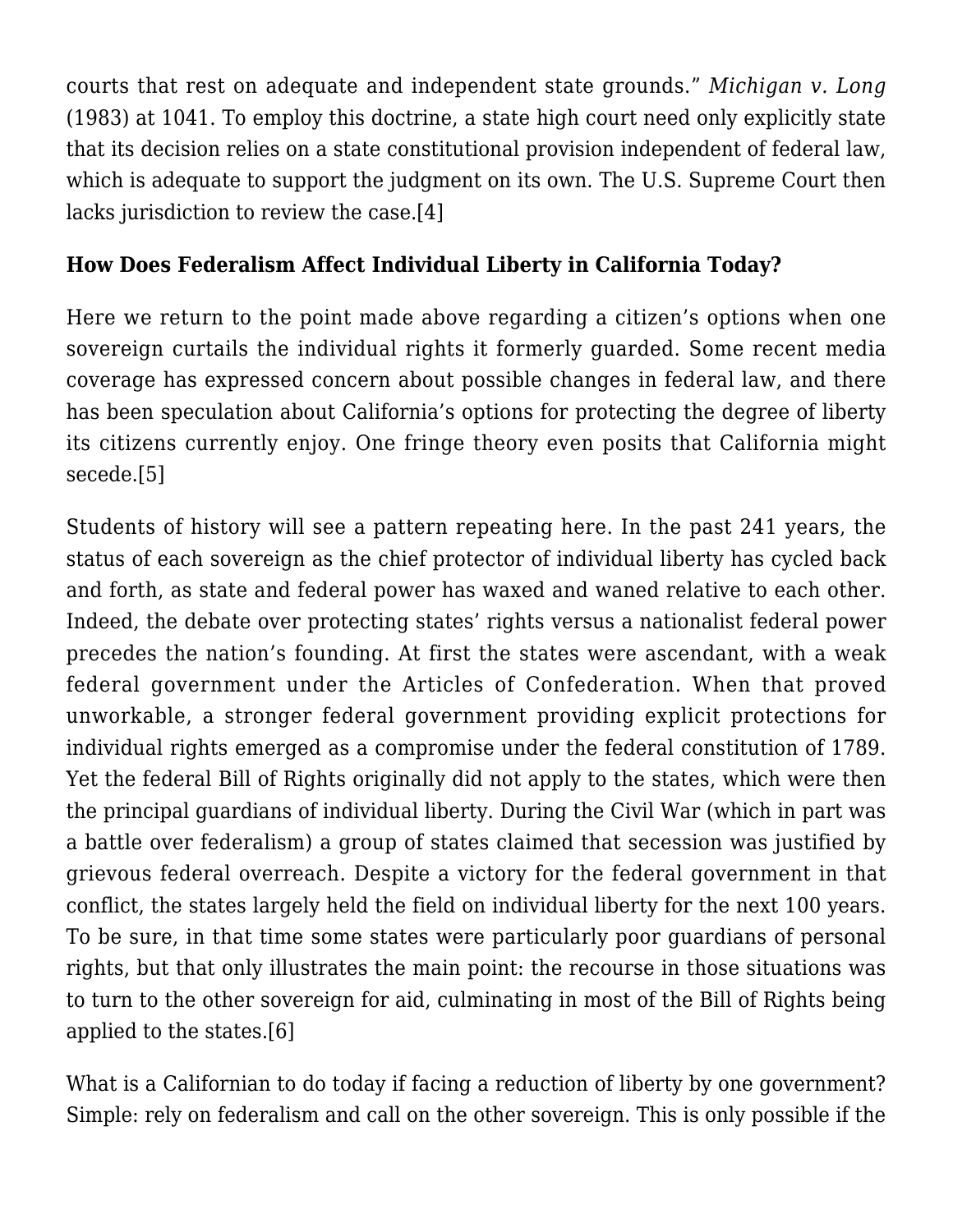respective state and federal high courts can disagree with each other. As discussed above, that is so. Now we move to the questions of how the California Supreme Court can disagree with its federal counterpart, and when it should.

# **State High Courts Have Several Options When Considering Unsatisfactory Federal Decisions**

A state high court that disagrees with federal decisional law on a question about individual liberty has several options: follow it, rely on the doctrine of adequate and independent state law grounds, or ignore it.[\[7\]](#page-7-0) We will focus on the second option.

<span id="page-3-0"></span>The doctrine of adequate and independent state law grounds is essential to maintaining federalism. Without it, the sovereignty of the states would inevitably be destroyed:

*[I]t would seem impossible to deny to the States the right of deciding on the infractions of their powers, and the proper remedy to be applied for their correction. The right of judging, in such cases, is an essential attribute of sovereignty, of which the States cannot be divested without losing their sovereignty itself, and being reduced to a subordinate corporate condition. In fact, to divide power, and to give to one of the parties the exclusive right of judging of the portion allotted to each, is, in reality, not to divide it at all; and to reserve such exclusive right to the General Government (it matters not by what department to be exercised), is to convert it, in fact, into a great consolidated government, with unlimited powers, and to divest the States, in reality, of all their rights.[\[8\]](#page-7-1)*

<span id="page-3-1"></span>Indeed, these principles are well-accepted: the states retain sovereignty within their spheres; state high courts have exclusive authority to interpret their state constitutions; state high courts can base decisions about individual liberty on state constitutional protections; and the federal high court cannot review those decisions. The deeper question, of course, concerns when and why a state high court *should* rely on the doctrine of adequate and independent state law grounds.

The *Recorder* [recently published some remarks](http://www.therecorder.com/home/id=1202776988957/Goodwin-Liu-Makes-Case-for-Liberal-Dissent?mcode=1202617072607&curindex=1&slreturn=20170022221343) by current Justice Goodwin Liu and former Justice Joseph Grodin as they debated that issue. Both jurists correctly noted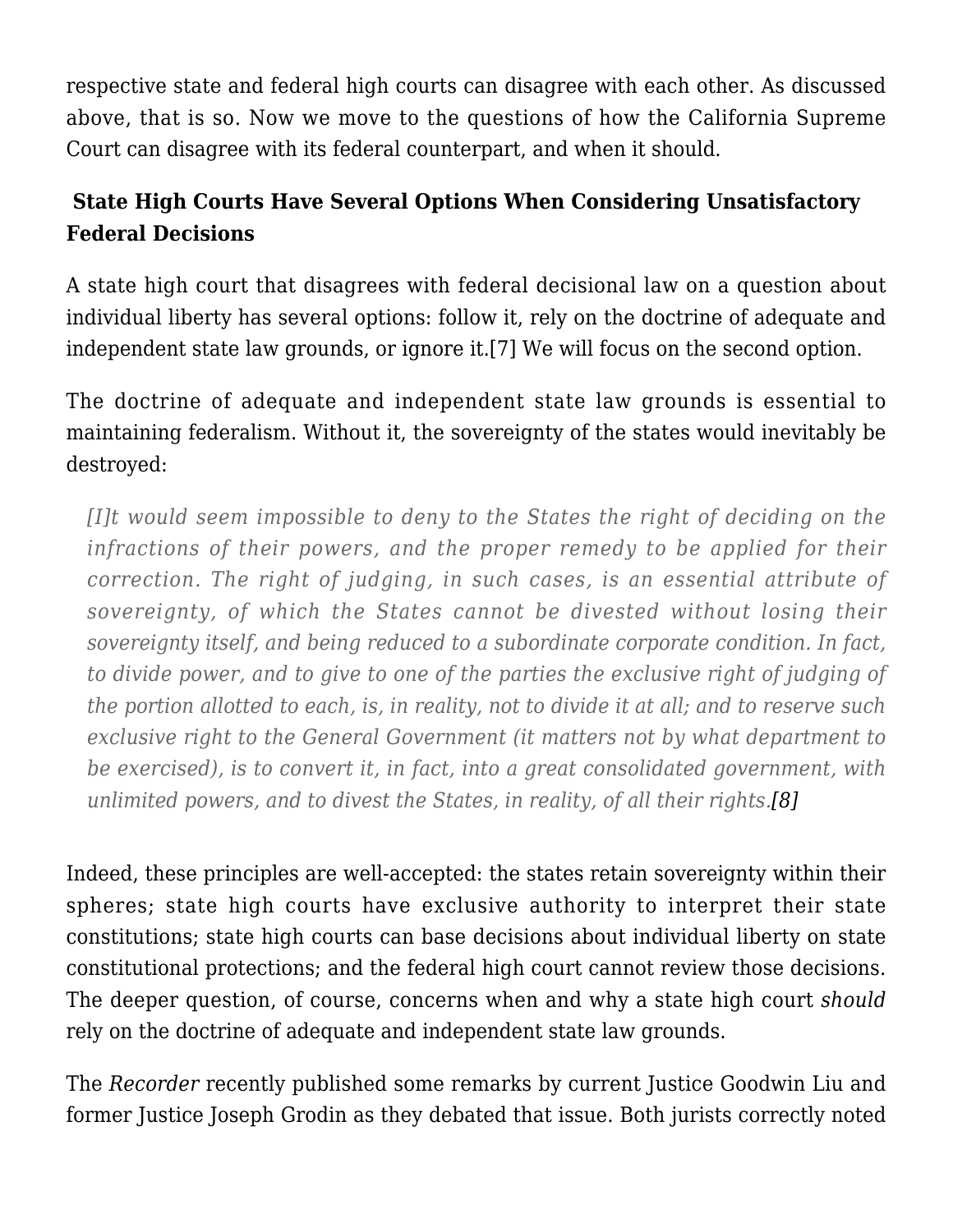that California Supreme Court justices do not rely on state law strategically (meaning: for the express purpose of evading U.S. Supreme Court decisions). There is a practical reason for this: Unlike litigants (who are entitled to be strategic), courts are reactive and generally can only decide the cases brought before them.

<span id="page-4-1"></span><span id="page-4-0"></span>The remainder of Justices Liu and Grodin's discussion focused on legitimate questions. The California constitution protects individual liberty independently of the federal Bill of Rights: "Rights guaranteed by this Constitution are not dependent on those guaranteed by the United States Constitution."[\[9\]](#page-7-2) So should a court rely on state or federal precedent to define individual liberties, and does that depend on which constitution is at issue? Are principles like equal protection fixed or evolving? Does the California Supreme Court, with its power to develop the common law, have a duty to think independently about the principles that underlie federal law[?\[10\]](#page-7-3) If it does, that duty can justify taking a similarly worded state provision (even one with no identifiably distinct intent in its enactment) and departing from U.S. Supreme Court precedent on the same issue.[\[11\]](#page-7-4) We question the premise that a state high court, when relying on *Long* to depart from the U.S. Supreme Court, is limited to cases in which a state constitutional provision has a distinct text or history. Good reasons can justify applying *Long* when a state court considers a state constitutional provision with *no* unique state history and text nearly identical to its federal constitutional counterpart.[\[12\]](#page-7-5) Not least among those good reasons is that doing so will afford greater individual liberty.[\[13\]](#page-8-0)

<span id="page-4-5"></span><span id="page-4-4"></span><span id="page-4-3"></span><span id="page-4-2"></span>Yet the conversation between Justices Liu and Grodin shows that the debate over when and how a state court may rely on *Long* continues today. That implicates underlying questions about federalism—exceedingly difficult questions have vexed the wisest legal scholars for hundreds of years. Is it any wonder that current and former California Supreme Court justices continue to wrestle with them, and have reached well-reasoned but divergent conclusions?[\[14\]](#page-8-1) At the very least, this debate contributes to the law's development when dissents signal to the U.S. Supreme Court the need to revisit its decisions.[\[15\]](#page-8-2) Even majority opinions can signal to the high court that it needs to fix something.[\[16\]](#page-9-0) This is the essence of our common law tradition: a conversation about the law's meaning[.\[17\]](#page-9-1)

<span id="page-4-8"></span><span id="page-4-7"></span><span id="page-4-6"></span>Whatever the correct answers on these issues may be, continued dialogue between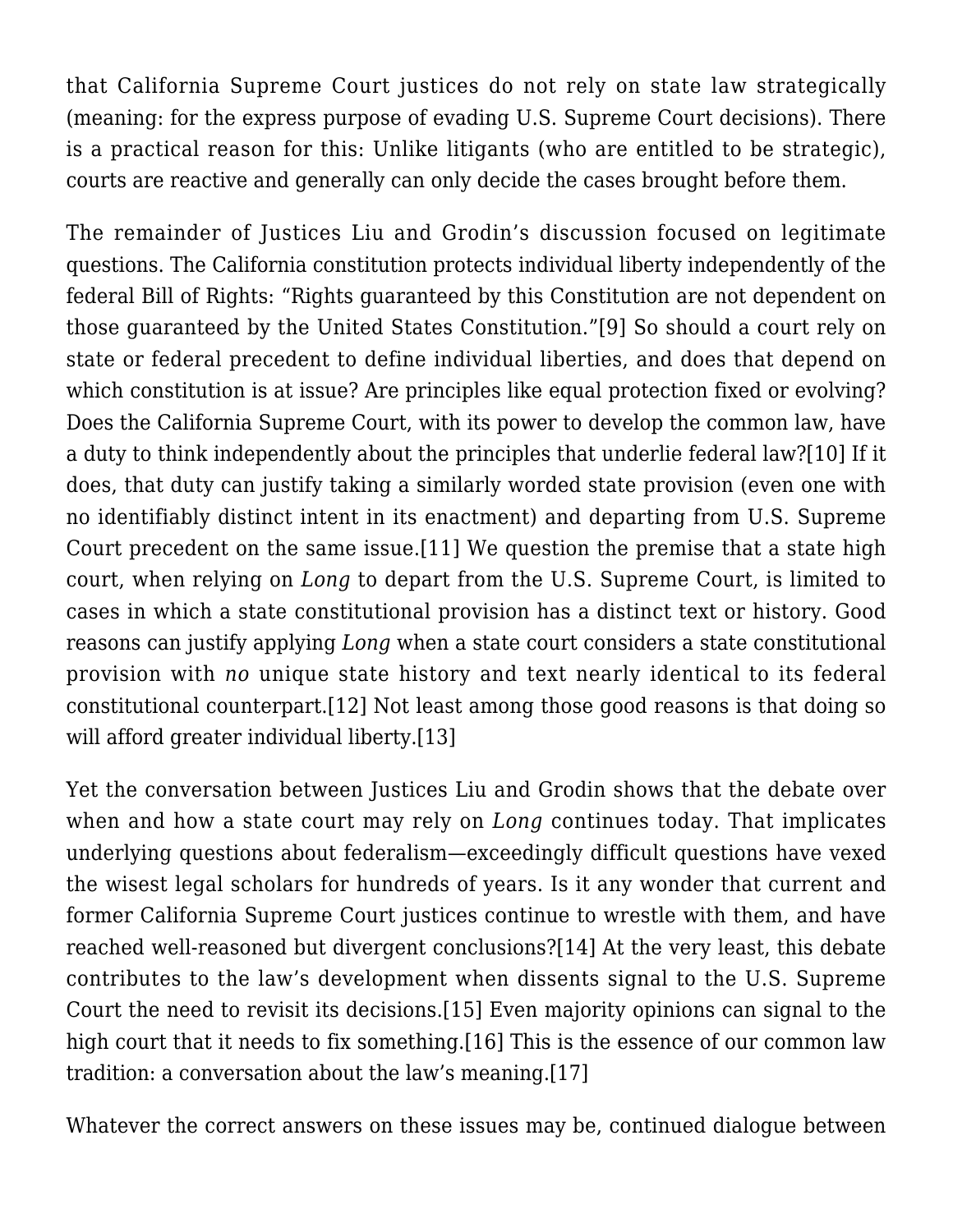state high courts and the U.S. Supreme Court fosters federalism, which benefits individual liberty. And state high court justices participating in that conversation is the essence of the judicial function.

## **Conclusion**

The essential nature of this republic is one from many, unity from division. "[T]he Constitution diffuses power the better to secure liberty." *[Youngstown Sheet & Tube](https://supreme.justia.com/cases/federal/us/343/579/case.html) [Co. v. Sawyer](https://supreme.justia.com/cases/federal/us/343/579/case.html)* [\(1952\)](https://supreme.justia.com/cases/federal/us/343/579/case.html) at 635. Reasoned debate over conflicting ideas is intended, and essential. For state high courts, this means that they may disagree with their federal counterparts. And for justices of those state courts, it means confronting the hard choice of whether in a given case it is proper to do so. To any California Supreme Court justice who disagrees with federal precedent: Federalism and the California constitution are your friends.

Senior research fellow Brandon V. Stracener contributed to this article.

# <span id="page-5-0"></span>[\[1\]](#page-0-0) The Federalist No. 51 (James Madison):

*In the compound republic of America, the power surrendered by the people is first divided between two distinct governments, and then the portion allotted to each subdivided among distinct and separate departments. Hence a double security arises to the rights of the people. The different governments will control each other, at the same time that each will be controlled by itself.*

<span id="page-5-1"></span>[\[2\]](#page-0-1) Also relevant here is the Tenth Amendment making explicit what should already be clear given the limited nature of the federal government: "The powers not delegated to the United States by the Constitution, nor prohibited by it to the States, are reserved to the States respectively, or to the people." *See, e.g.*, Puerto Rico v. Sanchez Valle (2016) 136 S. Ct. 1863, 1871 (separate sovereign principle of double jeopardy doctrine relies on the states' "authority originally belonging to them before admission to the Union and preserved to them by the Tenth Amendment," which is an "inherent sovereignty" unconnected to and pre-existing the federal government).

<span id="page-5-2"></span>[\[3\]](#page-0-2) *See [New State Ice Co. v. Liebmann](https://supreme.justia.com/cases/federal/us/285/262/case.html)* [\(1932\)](https://supreme.justia.com/cases/federal/us/285/262/case.html) at 311 (Brandeis, J., dissenting) ("It is one of the happy incidents of the federal system that a single courageous state may,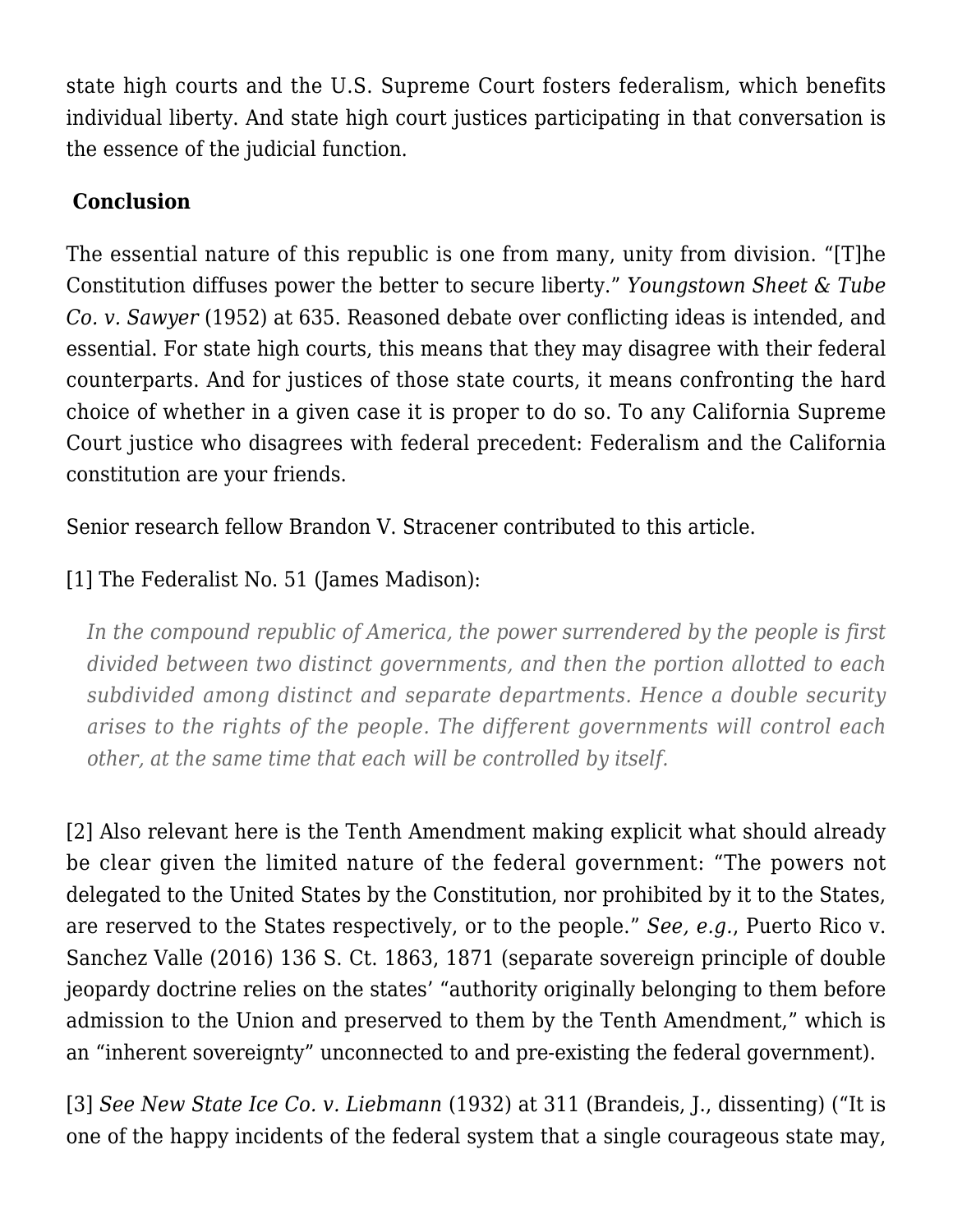if its citizens choose, serve as a laboratory; and try novel social and economic experiments without risk to the rest of the country").

<span id="page-6-0"></span>[\[4\]](#page-2-0) *[Eustis v. Bolles](https://supreme.justia.com/cases/federal/us/150/361/)* [\(1893\)](https://supreme.justia.com/cases/federal/us/150/361/) at 366 (discussing the "settled law" that the U.S. Supreme Court has jurisdiction only where a federal question is "necessary" to determine the case).

<span id="page-6-1"></span>[\[5\]](#page-2-1) Even the *New York Times* (not generally considered a Confederate sympathizer) called these rumblings "a slow-motion secession." Adam Nagourney, *[California](https://www.nytimes.com/2017/01/18/us/california-strikes-a-bold-pose-as-vanguard-of-the-resistance.html?_r=0) [Strikes a Bold Pose as the Vanguard of Resistance](https://www.nytimes.com/2017/01/18/us/california-strikes-a-bold-pose-as-vanguard-of-the-resistance.html?_r=0)*, N.Y. Times (Jan. 19, 2017). On the feasibility of California seceding, see [http://scocablog.com/calexit-good-luck-with-that/.](http://scocablog.com/calexit-good-luck-with-that/)

<span id="page-6-2"></span>[\[6\]](#page-2-2) But the cycle did not end there. Many would cite the Warren Court as the apex of the development of civil rights under the U.S. Constitution, from which the federal courts have subsequently retreated. This narrative is true only if we limit ourselves to *federal* civil rights litigation. For instance, after *[Bowers v. Hardwick](https://www.law.cornell.edu/supremecourt/text/478/186)* [\(1986\),](https://www.law.cornell.edu/supremecourt/text/478/186) LGBTQ-rights litigators were left with little recourse but to pursue claims in state courts and to seek state constitutional protection. *See* William B. Rubenstein, *[The](http://www.billrubenstein.com/Downloads/MythofSuperiority.pdf) [Myth of Superiority](http://www.billrubenstein.com/Downloads/MythofSuperiority.pdf)*, 16 Const. Commentary at 607 (1999); *see generally id.* (responding to claims of a systematic preference of federal courts for civil rights litigation in Burt Neuborne, *[The Myth of Parity](http://prawfsblawg.blogs.com/files/neuborne.doc)*, 90 Harv. L. Rev. 1105 (1977)). Rubenstein references a Kentucky Supreme Court decision that we find illustrative of the power of federalism to safeguard liberty:

*To be treated equally by the law is a broader constitutional value than due process of law as discussed in the Bowers case. We recognize it as such under the Kentucky Constitution, without regard to whether the United States Supreme Court continues to do so in federal constitutional jurisprudence. "Equal Justice Under Law" inscribed above the entrance to the United States Supreme Court, expresses the unique goal to which all humanity aspires. In Kentucky it is more than a mere aspiration. It is part of the "inherent and inalienable" rights protected by our Kentucky Constitution.*

*[Commonwealth v. Wasson](https://casetext.com/case/commonwealth-v-wasson)* [\(1992\)](https://casetext.com/case/commonwealth-v-wasson) at 501 (holding unconstitutional a statute that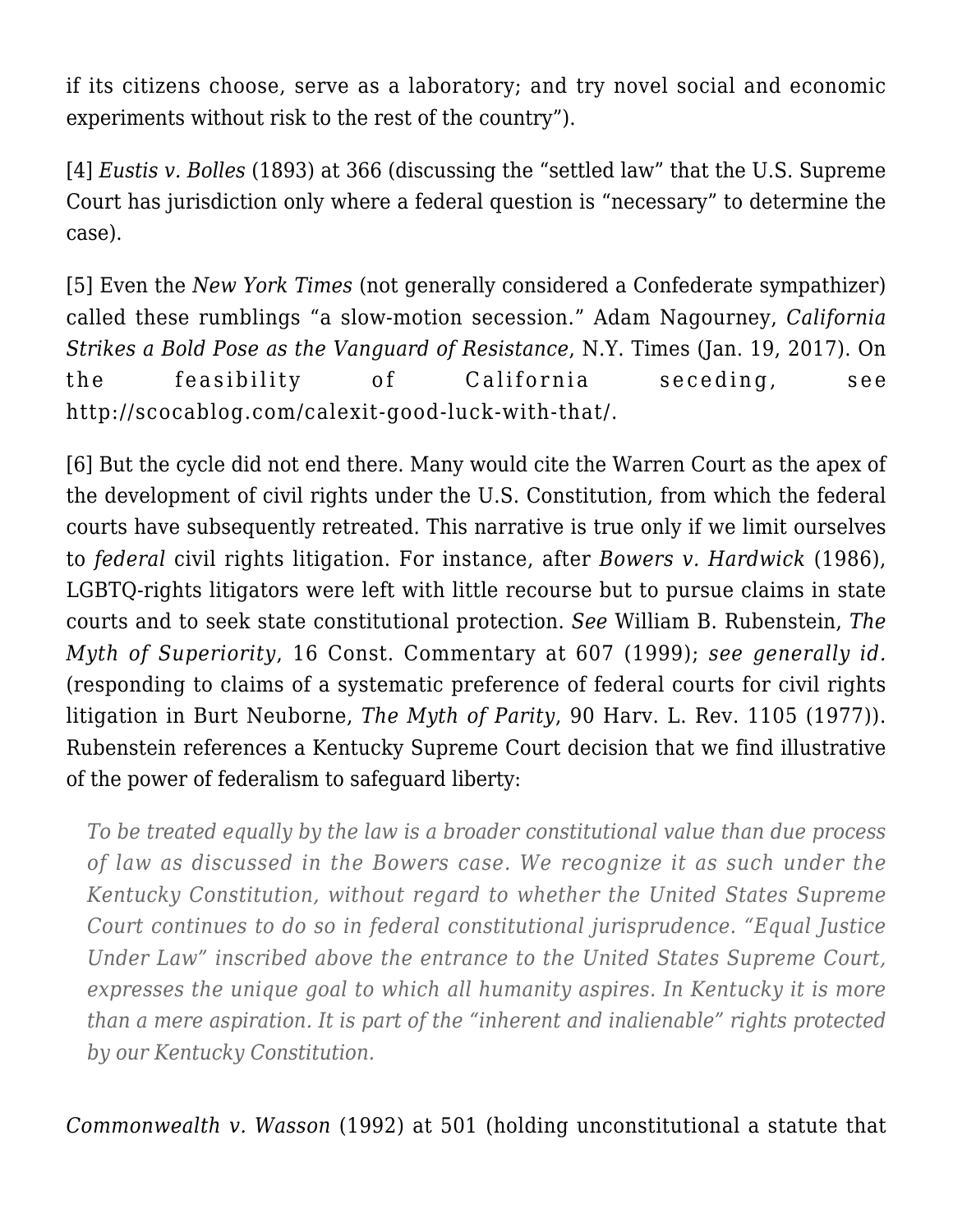penalized same-sex sexual activity on state constitutional grounds).

## <span id="page-7-0"></span>[\[7\]](#page-3-0) An article by Dorothy Beasley describes it thus:

*Because state provisions may resemble those in the federal Constitution, there may be some assumption that they should be similarly construed, that state courts should follow the Supreme Court's interpretation. This, however, conflicts with the notion that state courts are the authoritative interpreters of their state constitutions. A state may see its constitution's protection of rights as overlapping; or identical to; or independent, separate, and distinct from; or greater than; or lesser than the protections enshrined in the federal Constitution. Of course, if the state's protection is lesser, the state court must still enforce the greater federal protection.*

Dorothy T. Beasley, *[Federalism and the Protection of Individual Rights: The](http://readingroom.law.gsu.edu/cgi/viewcontent.cgi?article=1540&context=gsulr) [American State Constitutional Perspective](http://readingroom.law.gsu.edu/cgi/viewcontent.cgi?article=1540&context=gsulr)*, *in* Federalism and Rights 104–05 (Ellis Katz & G. Alan Tarr eds., 1995).

<span id="page-7-1"></span>[\[8\]](#page-3-1) John C. Calhoun, *[South Carolina Exposition and Protest](http://www.nhvweb.net/nhhs/socialstudies/dduerring/files/2011/10/South-Carolina-Exposition-and-Protest-18281.pdf)* (1828). We acknowledge that Calhoun made this point for a different purpose, and we disavow any Confederate sympathy.

<span id="page-7-2"></span>[\[9\]](#page-4-0) [Cal. Const. art. I](https://leginfo.legislature.ca.gov/faces/codes_displayText.xhtml?lawCode=CONS&division=&title=&part=&chapter=&article=I), § 24.

<span id="page-7-3"></span>[\[10\]](#page-4-1) *[City of Milwaukee v. Illinois & Michigan](https://supreme.justia.com/cases/federal/us/451/304/)* [\(1981\)](https://supreme.justia.com/cases/federal/us/451/304/) at 312 ("Federal courts, unlike state courts, are not general common-law courts and do not possess a general power to develop and apply their own rules of decision").

<span id="page-7-4"></span>[\[11\]](#page-4-2) See [People v. Teresinski \(1982\)](http://law.justia.com/cases/california/supreme-court/3d/30/822.html) at 835-36 in which the court "reaffirm[ed] the now settled principle that the California courts, in interpreting the Constitution of this state, are not bound by federal precedent construing the parallel federal text; .. . state courts, in interpreting constitutional guarantees contained in state constitutions, are independently responsible for safeguarding the rights of their citizens." (citations and quotations omitted).

<span id="page-7-5"></span>[\[12\]](#page-4-3) Since at least 1938, the California Supreme Court has followed a self-imposed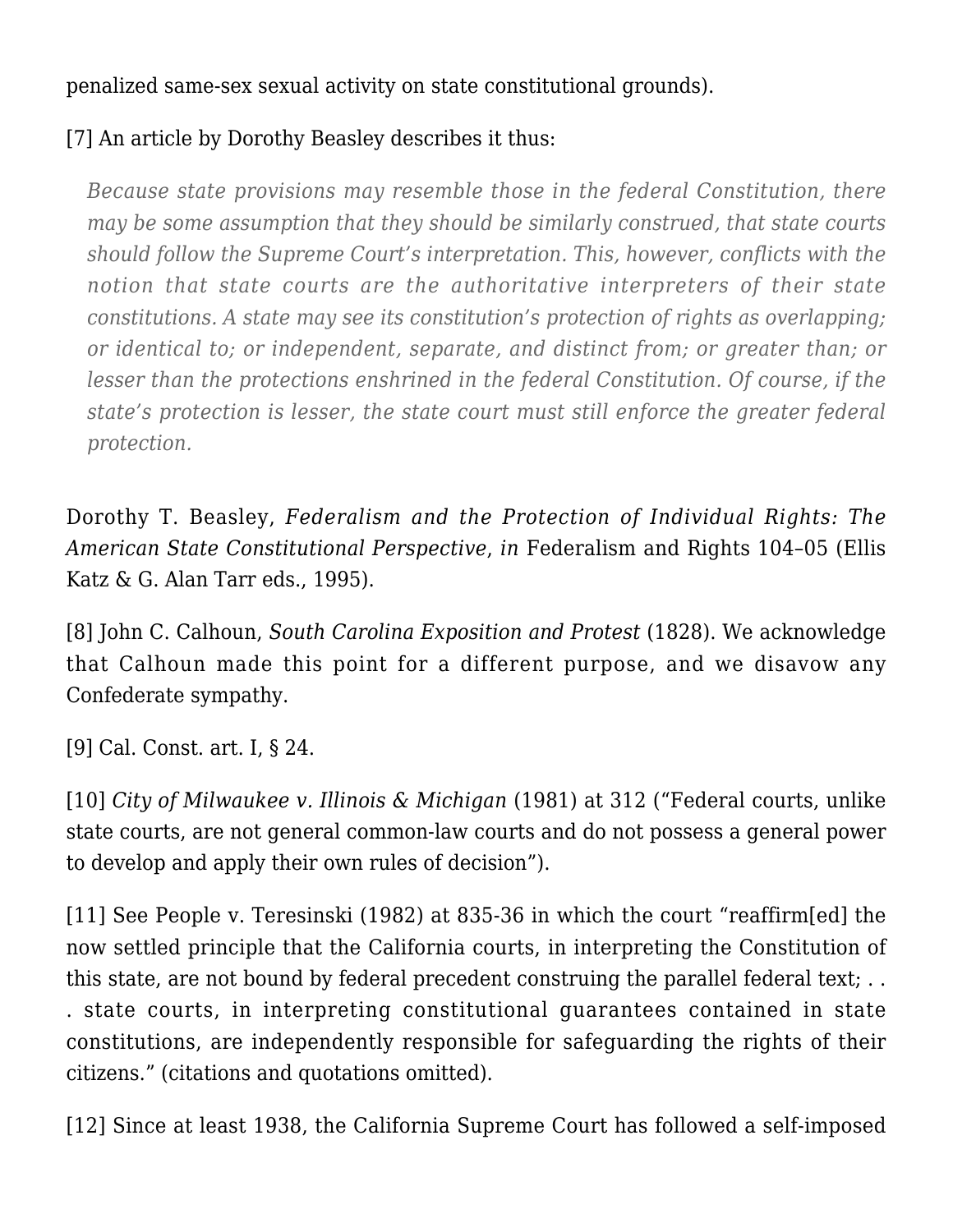rule that "cogent reasons must exist before a state court in construing a provision of the state Constitution will depart from the construction placed by the Supreme Court of the United States on a similar provision in the federal Constitution." [Raven](http://scocal.stanford.edu/opinion/raven-v-deukmejian-31337) [v. Deukmejian \(1990\)](http://scocal.stanford.edu/opinion/raven-v-deukmejian-31337) at 353. Yet it has not hesitated, when it finds "cogent reasons," "independent state interests," or "strong countervailing circumstances," to construe similar state constitutional language differently from the federal approach. *Id.* at 353–54 (collecting cases); see also *People v. Teresinski* (1982) at 836 (discussing factors used to decide whether cogent reasons existed in that case).

<span id="page-8-0"></span>[\[13\]](#page-4-4) See, e.g, [People v. Batts \(2003\)](https://casetext.com/case/people-v-batts) at 692, holding that cogent reasons existed for construing the double jeopardy clause of the California constitution differently from its federal counterpart, because a broader test is required in order to more fully protect double jeopardy interests guaranteed under the state constitution, while a narrower test inadequately protects the double jeopardy interests set out in California constitution [article I, section 15](http://law.justia.com/constitution/california/article_1.html).

<span id="page-8-1"></span>[\[14\]](#page-4-5) *See, e.g.*, *[Katzberg v. Regents of Univ. of Cal.](http://caselaw.findlaw.com/ca-supreme-court/1072712.html)* [\(2002\)](http://caselaw.findlaw.com/ca-supreme-court/1072712.html) at 331–32 (Brown, J., dissenting) (arguing that the court in that case "betray[ed] our obligation as final arbiter of state constitutional law" when it applied an analytical framework based not on California's own jurisprudence but a derivation of U.S. Supreme Court decisions, calling this a "lapse of analytical independence—and apparent 'assumption that any Supreme Court doctrine is generic constitutional law'").

<span id="page-8-2"></span>[\[15\]](#page-4-6) Two examples of this. First, in *[Lawrence v. State](https://casetext.com/case/lawrence-v-state-15)* [\(2001\)](https://casetext.com/case/lawrence-v-state-15), at 377 n.12, 378*,* Justice Anderson's dissent reasoned that the U.S. Supreme Court had in effect already overruled its opinion in *Bowers v. Hardwick* through the rational basis review the court employed more recently in *Romer v. Evans*. In *[Lawrence v. Texas](https://supreme.justia.com/cases/federal/us/539/558/case.html)* [\(2003\)](https://supreme.justia.com/cases/federal/us/539/558/case.html), at 574–76, 578, the U.S. Supreme Court reversed the state court majority opinion, rejected an option to rely solely on *Romer* to justify declaring the Texas statute unconstitutional, observed that *Bowers* had "sustained serious erosion" in part from *Romer*, and overruled *Bowers*. Second, a dissent in *[State v. Clark](https://sblog.s3.amazonaws.com/wp-content/uploads/2014/09/2012-0215-Ohio.pdf)* [\(2013\),](https://sblog.s3.amazonaws.com/wp-content/uploads/2014/09/2012-0215-Ohio.pdf) at 360 observed that the U.S. Supreme Court had yet to address an open question under the confrontation clause. ("[T]he United States Supreme Court has yet to decide under what circumstances statements are testimonial when they are made to someone other than law-enforcement personnel"). In reversing the Supreme Court